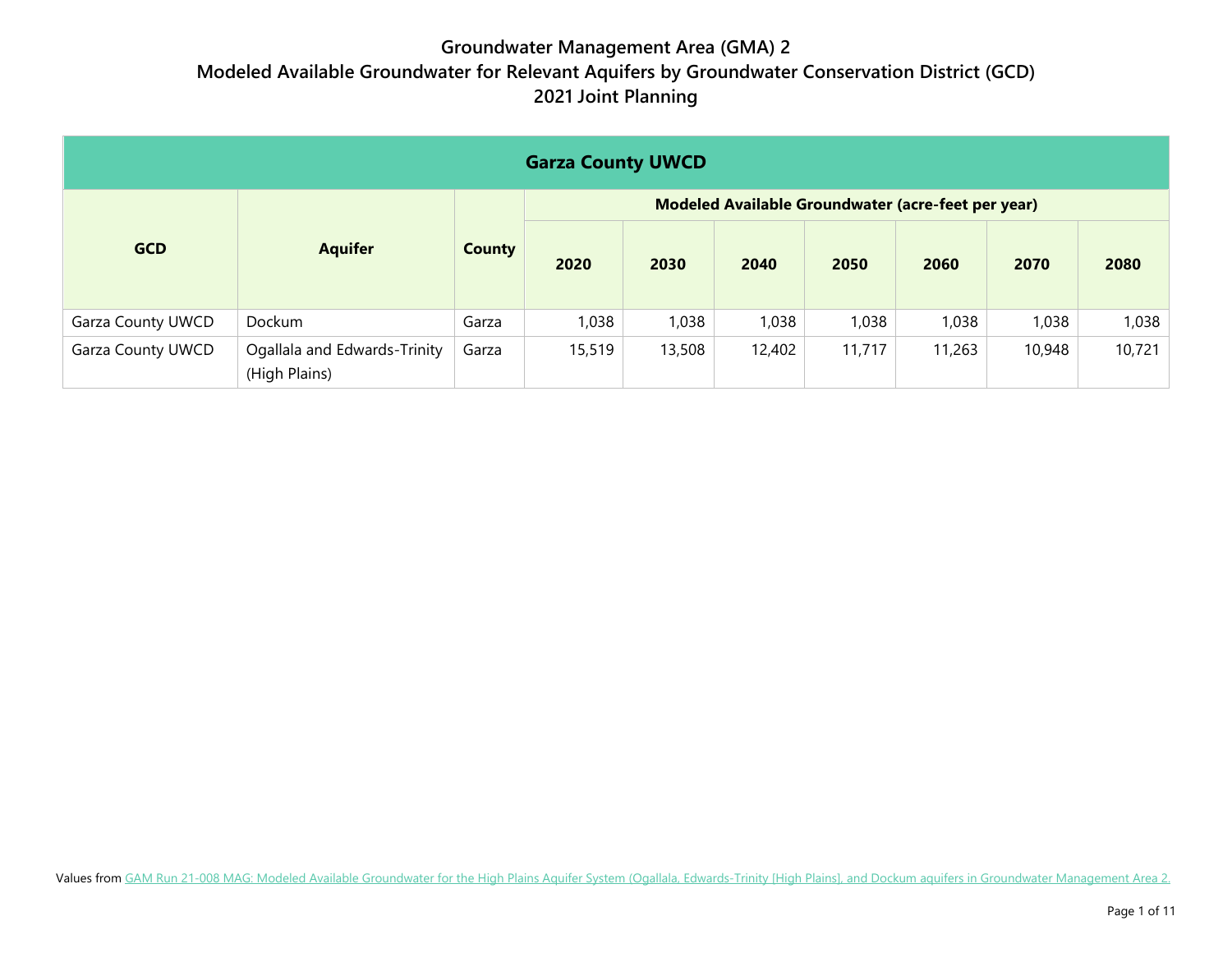| <b>High Plains UWCD No. 1</b> |                                                |               |         |         |                                                    |        |        |        |        |
|-------------------------------|------------------------------------------------|---------------|---------|---------|----------------------------------------------------|--------|--------|--------|--------|
|                               |                                                |               |         |         | Modeled Available Groundwater (acre-feet per year) |        |        |        |        |
| <b>GCD</b>                    | <b>Aquifer</b>                                 | <b>County</b> | 2020    | 2030    | 2040                                               | 2050   | 2060   | 2070   | 2080   |
| High Plains UWCD No.1         | Dockum                                         | <b>Bailey</b> | 949     | 949     | 949                                                | 949    | 949    | 949    | 949    |
| High Plains UWCD No.1         | Dockum                                         | Castro        | 484     | 484     | 484                                                | 484    | 484    | 484    | 484    |
| High Plains UWCD No.1         | Dockum                                         | Cochran       | 1,106   | 1,106   | 1,106                                              | 1,106  | 1,106  | 1,106  | 1,106  |
| High Plains UWCD No.1         | Dockum                                         | Crosby        | 4,312   | 4,312   | 4,312                                              | 4,312  | 4,312  | 4,312  | 4,312  |
| High Plains UWCD No.1         | Dockum                                         | Deaf Smith    | 5,006   | 5,006   | 5,006                                              | 5,006  | 5,006  | 5,006  | 5,006  |
| High Plains UWCD No.1         | Dockum                                         | Floyd         | 3,674   | 3,674   | 3,674                                              | 3,674  | 3,674  | 3,674  | 3,674  |
| High Plains UWCD No.1         | Dockum                                         | Hale          | 1,277   | 1,277   | 1,277                                              | 1,277  | 1,277  | 1,277  | 1,277  |
| High Plains UWCD No.1         | Dockum                                         | Hockley       | 1,109   | 1,109   | 1,109                                              | 1,109  | 1,109  | 1,109  | 1,109  |
| High Plains UWCD No.1         | Dockum                                         | Lamb          | 1,051   | 1,051   | 1,051                                              | 1,051  | 1,051  | 1,051  | 1,051  |
| High Plains UWCD No.1         | Dockum                                         | Lubbock       | 1,236   | 1,236   | 1,236                                              | 1,236  | 1,236  | 1,236  | 1,236  |
| High Plains UWCD No.1         | Dockum                                         | Lynn          | 1,039   | 1,039   | 1,039                                              | 1,039  | 1,039  | 1,039  | 1,039  |
| High Plains UWCD No.1         | Dockum                                         | Parmer        | 6,207   | 6,207   | 6,207                                              | 6,207  | 5,202  | 5,188  | 5,182  |
| High Plains UWCD No.1         | Dockum                                         | Swisher       | 1,796   | 1,796   | 1,796                                              | 1,796  | 1,796  | 1,796  | 1,796  |
| High Plains UWCD No.1         | Ogallala and Edwards-<br>Trinity (High Plains) | <b>Bailey</b> | 88,271  | 65,138  | 50,725                                             | 42,532 | 37,743 | 34,724 | 32,675 |
| High Plains UWCD No.1         | Ogallala and Edwards-<br>Trinity (High Plains) | Castro        | 228,996 | 176,186 | 116,578                                            | 68,325 | 42,856 | 30,477 | 23,914 |
| High Plains UWCD No.1         | Ogallala and Edwards-<br>Trinity (High Plains) | Cochran       | 87,584  | 73,991  | 62,095                                             | 54,265 | 48,561 | 43,632 | 40,036 |

Values fro[m GAM Run 21-008 MAG: Modeled Available Groundwater for the High Plains Aquifer System \(Ogallala, Edwards-Trinity \[High Plains\], and Dockum aquifers in Groundwater Management Area 2.](http://www.twdb.texas.gov/groundwater/docs/GAMruns/GR21-008_MAG.pdf)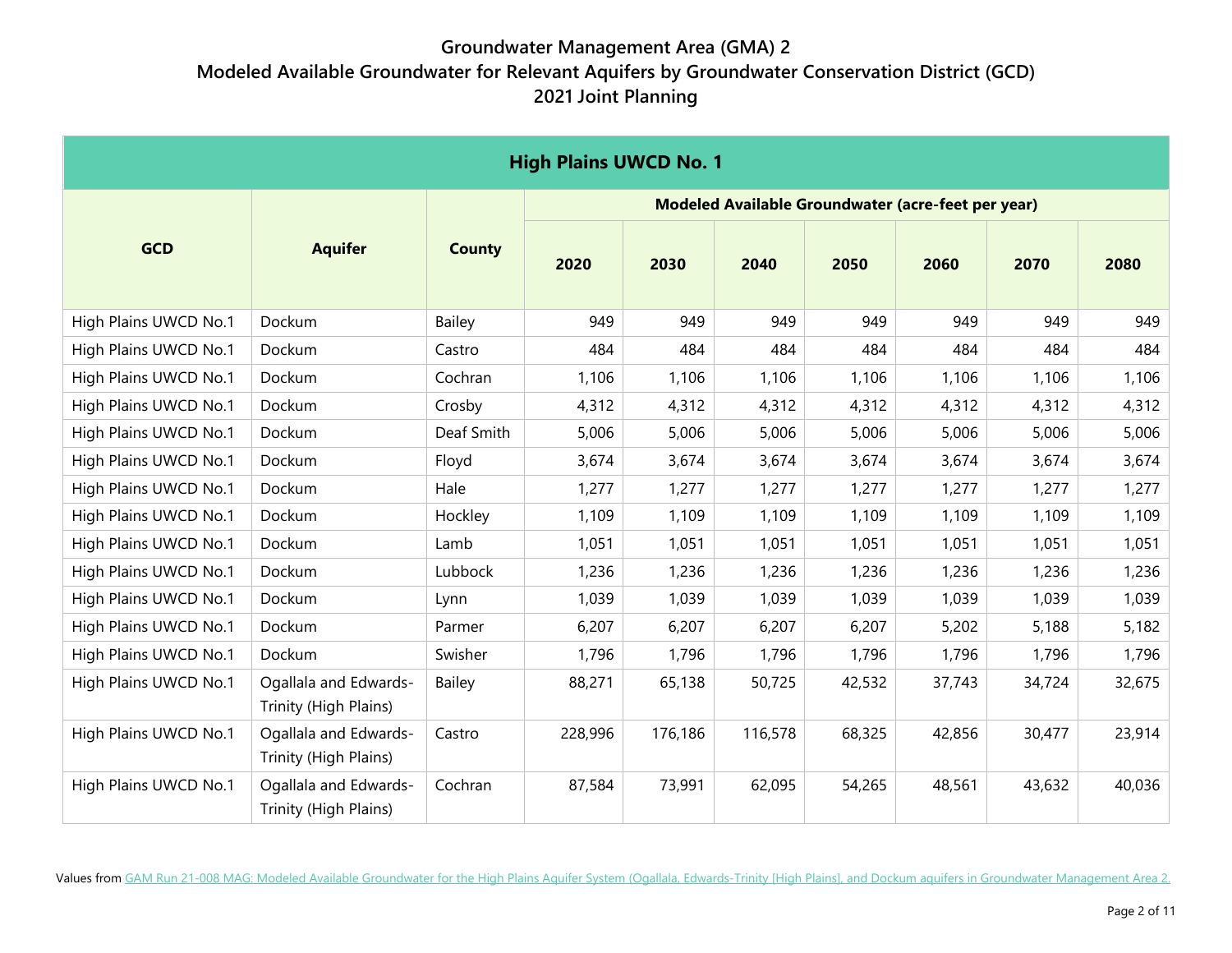| <b>High Plains UWCD No. 1</b>        |                                                |               |         |         |                                                    |        |        |        |        |  |
|--------------------------------------|------------------------------------------------|---------------|---------|---------|----------------------------------------------------|--------|--------|--------|--------|--|
|                                      |                                                |               |         |         | Modeled Available Groundwater (acre-feet per year) |        |        |        |        |  |
| <b>GCD</b>                           | <b>Aquifer</b>                                 | <b>County</b> | 2020    | 2030    | 2040                                               | 2050   | 2060   | 2070   | 2080   |  |
| High Plains UWCD No.1                | Ogallala and Edwards-<br>Trinity (High Plains) | Crosby        | 145,637 | 105,559 | 73,026                                             | 51,628 | 39,354 | 32,169 | 27,680 |  |
| High Plains UWCD No.1                | Ogallala and Edwards-<br>Trinity (High Plains) | Deaf Smith    | 162,070 | 117,359 | 80,488                                             | 56,872 | 43,574 | 35,948 | 31,405 |  |
| High Plains UWCD No.1                | Ogallala and Edwards-<br>Trinity (High Plains) | Floyd         | 157,164 | 93,953  | 65,087                                             | 52,305 | 44,155 | 39,232 | 35,987 |  |
| High Plains UWCD No.1                | Ogallala and Edwards-<br>Trinity (High Plains) | Hale          | 217,265 | 116,615 | 75,108                                             | 53,298 | 41,142 | 34,308 | 30,298 |  |
| High Plains UWCD No.1                | Ogallala and Edwards-<br>Trinity (High Plains) | Hockley       | 141,111 | 96,747  | 73,687                                             | 62,502 | 56,622 | 53,198 | 51,064 |  |
| High Plains UWCD No.1                | Ogallala and Edwards-<br>Trinity (High Plains) | Lamb          | 204,808 | 120,172 | 77,677                                             | 60,088 | 52,063 | 47,868 | 45,425 |  |
| High Plains UWCD No.1                | Ogallala and Edwards-<br>Trinity (High Plains) | Lubbock       | 135,045 | 110,472 | 100,950                                            | 95,478 | 91,655 | 88,877 | 86,735 |  |
| High Plains UWCD No.1                | Ogallala and Edwards-<br>Trinity (High Plains) | Lynn          | 99,629  | 88,768  | 82,064                                             | 77,033 | 73,324 | 70,707 | 68,886 |  |
| High Plains UWCD No.1                | Ogallala and Edwards-<br>Trinity (High Plains) | Parmer        | 144,423 | 92,025  | 63,568                                             | 46,835 | 37,743 | 32,290 | 28,757 |  |
| High Plains UWCD No.1                | Ogallala and Edwards-<br>Trinity (High Plains) | Swisher       | 119,920 | 73,407  | 48,754                                             | 35,887 | 28,541 | 23,972 | 20,935 |  |
| <b>High Plains UWCD No. 1 Totals</b> |                                                |               |         |         |                                                    |        |        |        |        |  |

Values fro[m GAM Run 21-008 MAG: Modeled Available Groundwater for the High Plains Aquifer System \(Ogallala, Edwards-Trinity \[High Plains\], and Dockum aquifers in Groundwater Management Area 2.](http://www.twdb.texas.gov/groundwater/docs/GAMruns/GR21-008_MAG.pdf)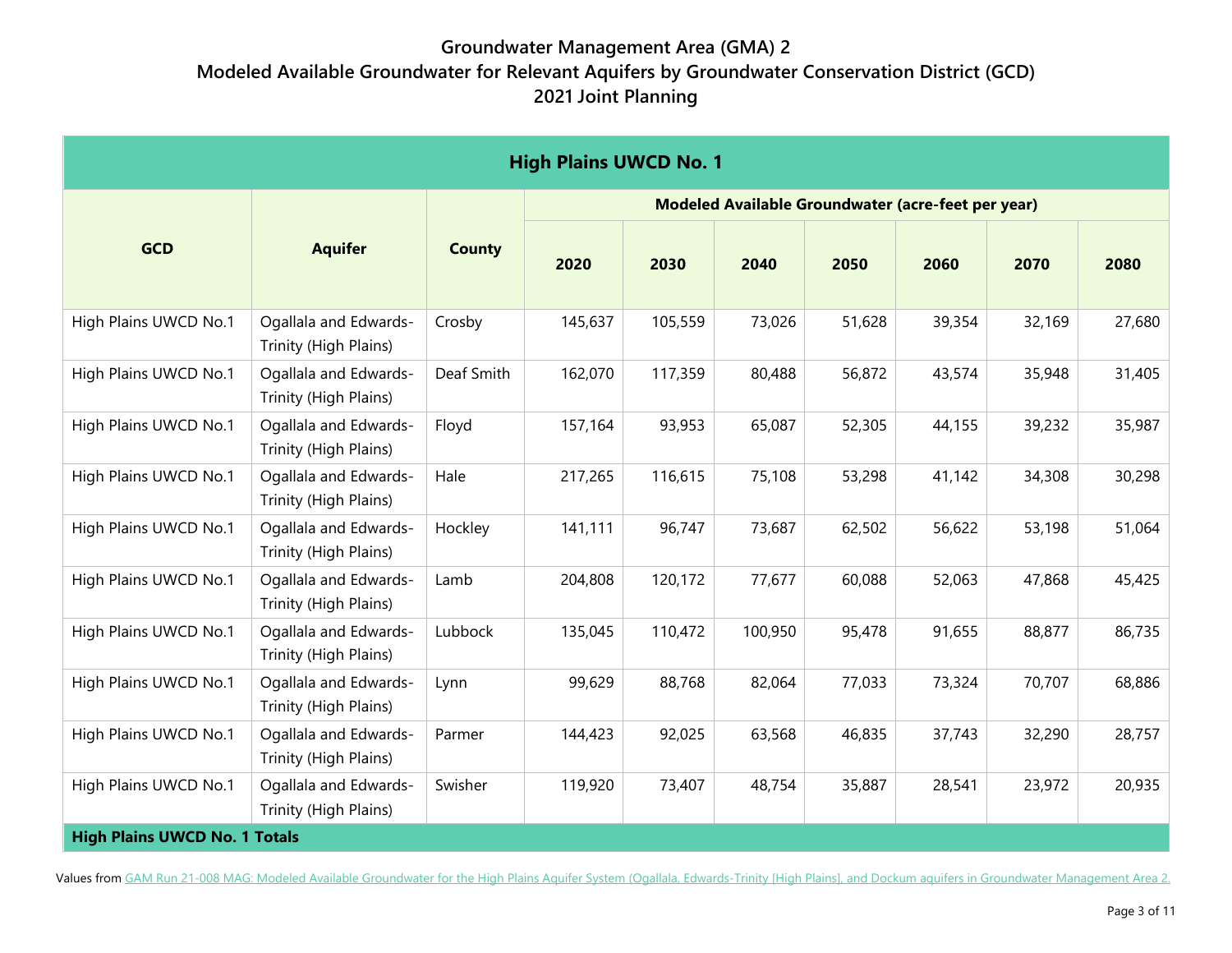| <b>High Plains UWCD No. 1</b>                              |                |               |                                                    |         |         |         |         |         |      |  |  |
|------------------------------------------------------------|----------------|---------------|----------------------------------------------------|---------|---------|---------|---------|---------|------|--|--|
|                                                            | <b>Aquifer</b> |               | Modeled Available Groundwater (acre-feet per year) |         |         |         |         |         |      |  |  |
| <b>GCD</b>                                                 |                | <b>County</b> | 2020                                               | 2030    | 2040    | 2050    | 2060    | 2070    | 2080 |  |  |
| <b>Dockum Aquifer</b>                                      |                | 29,246        | 29,246                                             | 29,246  | 29,246  | 28,241  | 28,227  | 28,221  |      |  |  |
| <b>Ogallala and Edwards-Trinity (High Plains) aquifers</b> |                | 1,931,923     | 1,330,392                                          | 969,807 | 757,048 | 637,333 | 567,402 | 523,797 |      |  |  |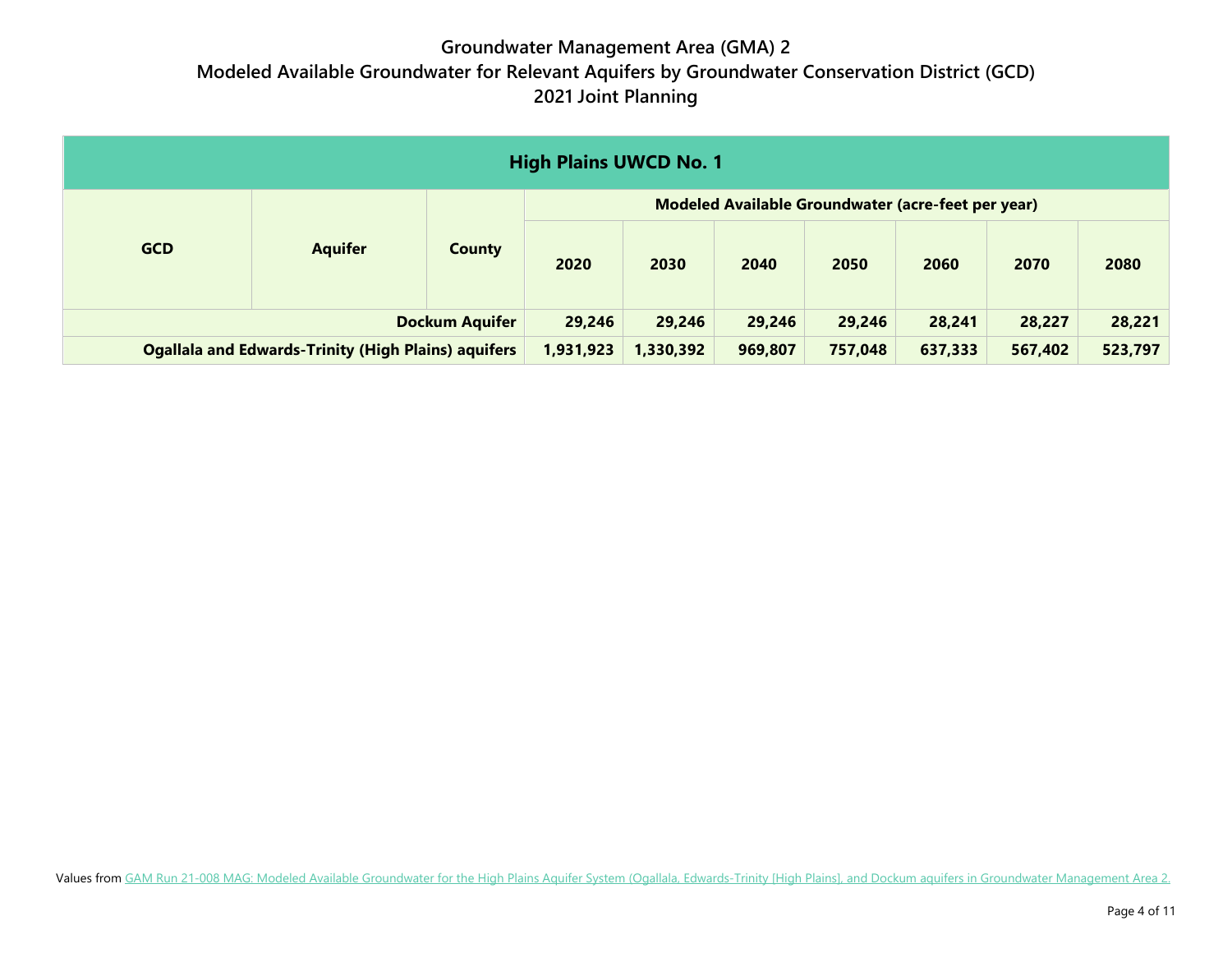| <b>Llano Estacado UWCD</b> |                                                |               |                                                    |         |         |         |         |         |         |  |  |
|----------------------------|------------------------------------------------|---------------|----------------------------------------------------|---------|---------|---------|---------|---------|---------|--|--|
|                            |                                                |               | Modeled Available Groundwater (acre-feet per year) |         |         |         |         |         |         |  |  |
| <b>GCD</b>                 | <b>Aquifer</b>                                 | <b>County</b> | 2020                                               | 2030    | 2040    | 2050    | 2060    | 2070    | 2080    |  |  |
| Llano Estacado UWCD        | Dockum                                         | Gaines        | 880                                                | 880     | 880     | 880     | 880     | 880     | 880     |  |  |
| Llano Estacado UWCD        | Ogallala and Edwards-<br>Trinity (High Plains) | Gaines        | 254,329                                            | 205,486 | 177,777 | 159,523 | 147,028 | 138,157 | 131,974 |  |  |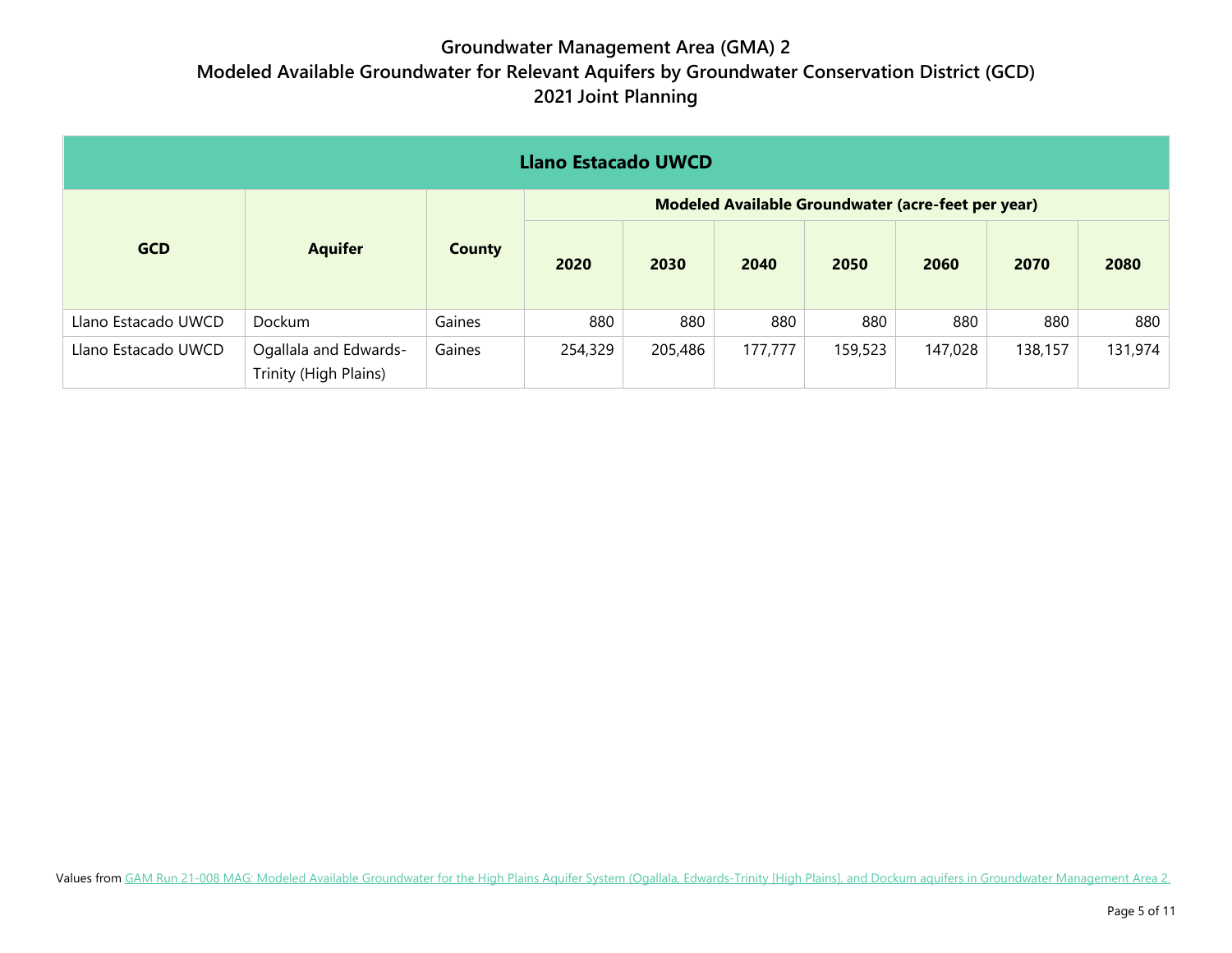|            | <b>Mesa UWCD</b>                              |               |                                                    |         |        |        |        |        |        |  |  |
|------------|-----------------------------------------------|---------------|----------------------------------------------------|---------|--------|--------|--------|--------|--------|--|--|
|            |                                               |               | Modeled Available Groundwater (acre-feet per year) |         |        |        |        |        |        |  |  |
| <b>GCD</b> | <b>Aquifer</b>                                | <b>County</b> |                                                    | 2030    | 2040   | 2050   | 2060   | 2070   | 2080   |  |  |
| Mesa UWCD  | Dockum                                        | Dawson        | 640                                                | 640     | 640    | 640    | 640    | 640    | 640    |  |  |
| Mesa UWCD  | Ogallala and Edwards-Trinity<br>(High Plains) | Dawson        | 156,735                                            | 121,336 | 98,590 | 84,192 | 75,448 | 70,262 | 66,945 |  |  |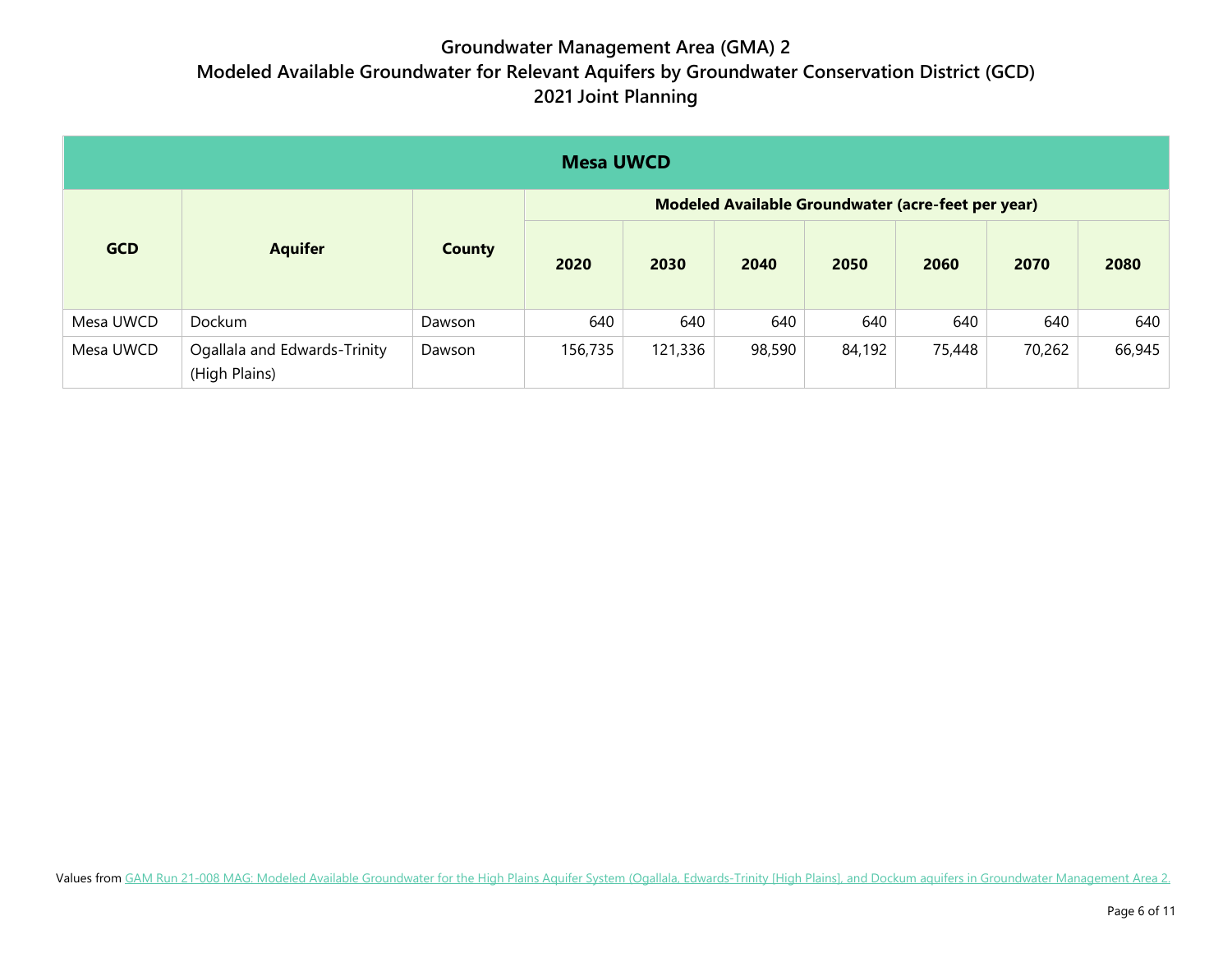| <b>Permian Basin UWCD</b> |                                                            |               |                                                    |        |        |        |        |        |        |  |
|---------------------------|------------------------------------------------------------|---------------|----------------------------------------------------|--------|--------|--------|--------|--------|--------|--|
|                           |                                                            |               | Modeled Available Groundwater (acre-feet per year) |        |        |        |        |        |        |  |
| <b>GCD</b>                | <b>Aquifer</b>                                             | <b>County</b> | 2020                                               | 2030   | 2040   | 2050   | 2060   | 2070   | 2080   |  |
| Permian Basin UWCD        | Dockum                                                     | Howard        | 6,636                                              | 6,636  | 6,636  | 6,636  | 6,636  | 6,636  | 6,636  |  |
| Permian Basin UWCD        | Dockum                                                     | Martin        | 11,449                                             | 11,449 | 11,449 | 11,449 | 11,449 | 11,449 | 11,449 |  |
| Permian Basin UWCD        | Ogallala and Edwards-<br>Trinity (High Plains)             | Howard        | 16,677                                             | 15,160 | 14,344 | 13,882 | 13,596 | 13,411 | 13,287 |  |
| Permian Basin UWCD        | Ogallala and Edwards-<br>Trinity (High Plains)             | Martin        | 55,313                                             | 48,293 | 43,032 | 39,019 | 36,358 | 34,521 | 33,171 |  |
|                           | <b>Permian Basin UWCD Totals</b>                           |               |                                                    |        |        |        |        |        |        |  |
|                           | 18,085                                                     | 18,085        | 18,085                                             | 18,085 | 18,085 | 18,085 | 18,085 |        |        |  |
|                           | <b>Ogallala and Edwards-Trinity (High Plains) aquifers</b> |               | 71,990                                             | 63,453 | 57,376 | 52,901 | 49,954 | 47,932 | 46,458 |  |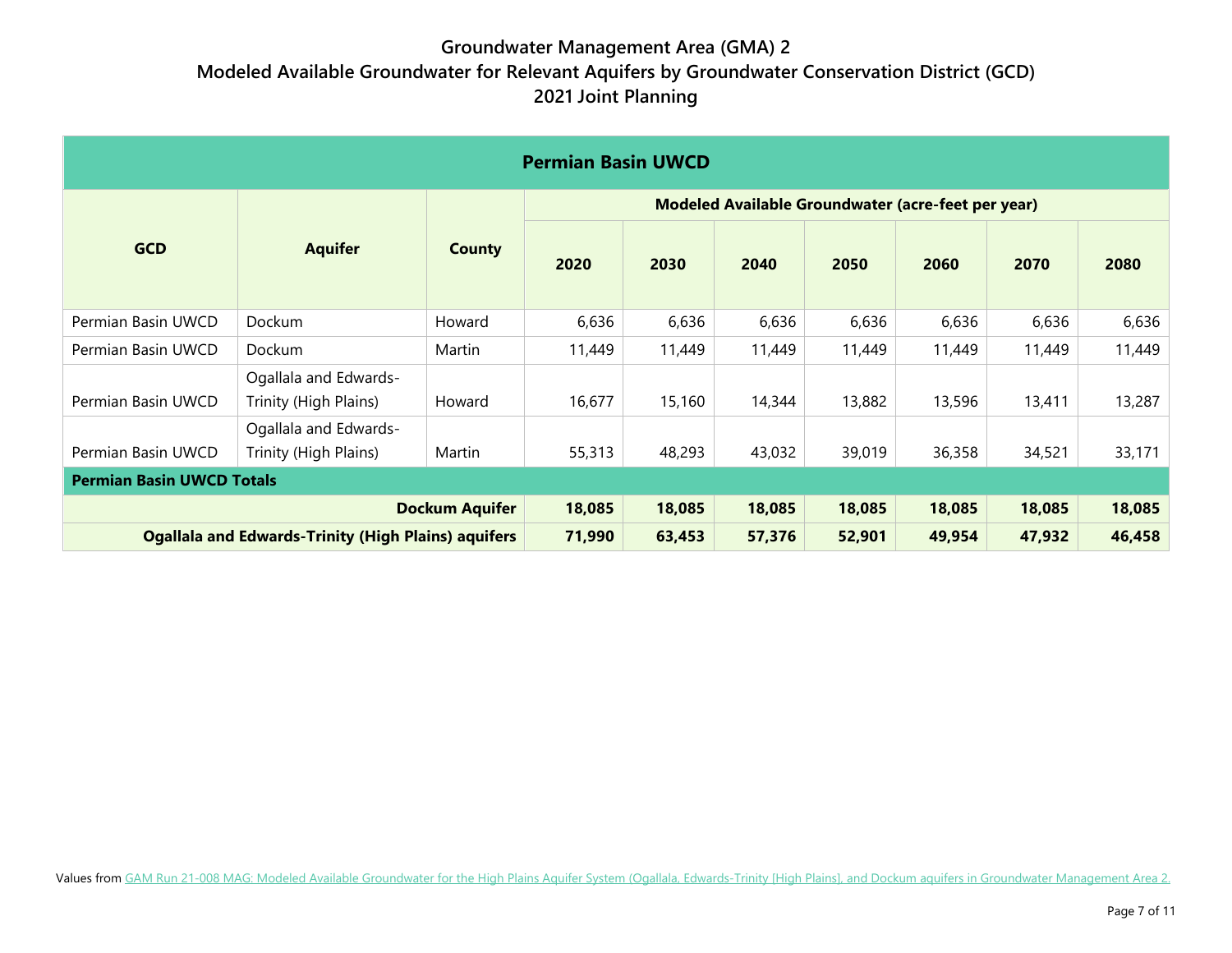| <b>Sandy Land UWCD</b> |                                               |               |                                                    |          |          |        |          |        |                |  |  |
|------------------------|-----------------------------------------------|---------------|----------------------------------------------------|----------|----------|--------|----------|--------|----------------|--|--|
|                        |                                               |               | Modeled Available Groundwater (acre-feet per year) |          |          |        |          |        |                |  |  |
| <b>GCD</b>             | <b>Aquifer</b>                                | <b>County</b> | 2020                                               | 2030     | 2040     | 2050   | 2060     | 2070   | 2080           |  |  |
| Sandy Land UWCD        | Dockum                                        | Yoakum        | 0                                                  | $\Omega$ | $\Omega$ | 0      | $\Omega$ |        | $\overline{0}$ |  |  |
| Sandy Land UWCD        | Ogallala and Edwards-Trinity<br>(High Plains) | Yoakum        | 128,498                                            | 90,983   | 70,810   | 59,346 | 53,002   | 49,187 | 46,687         |  |  |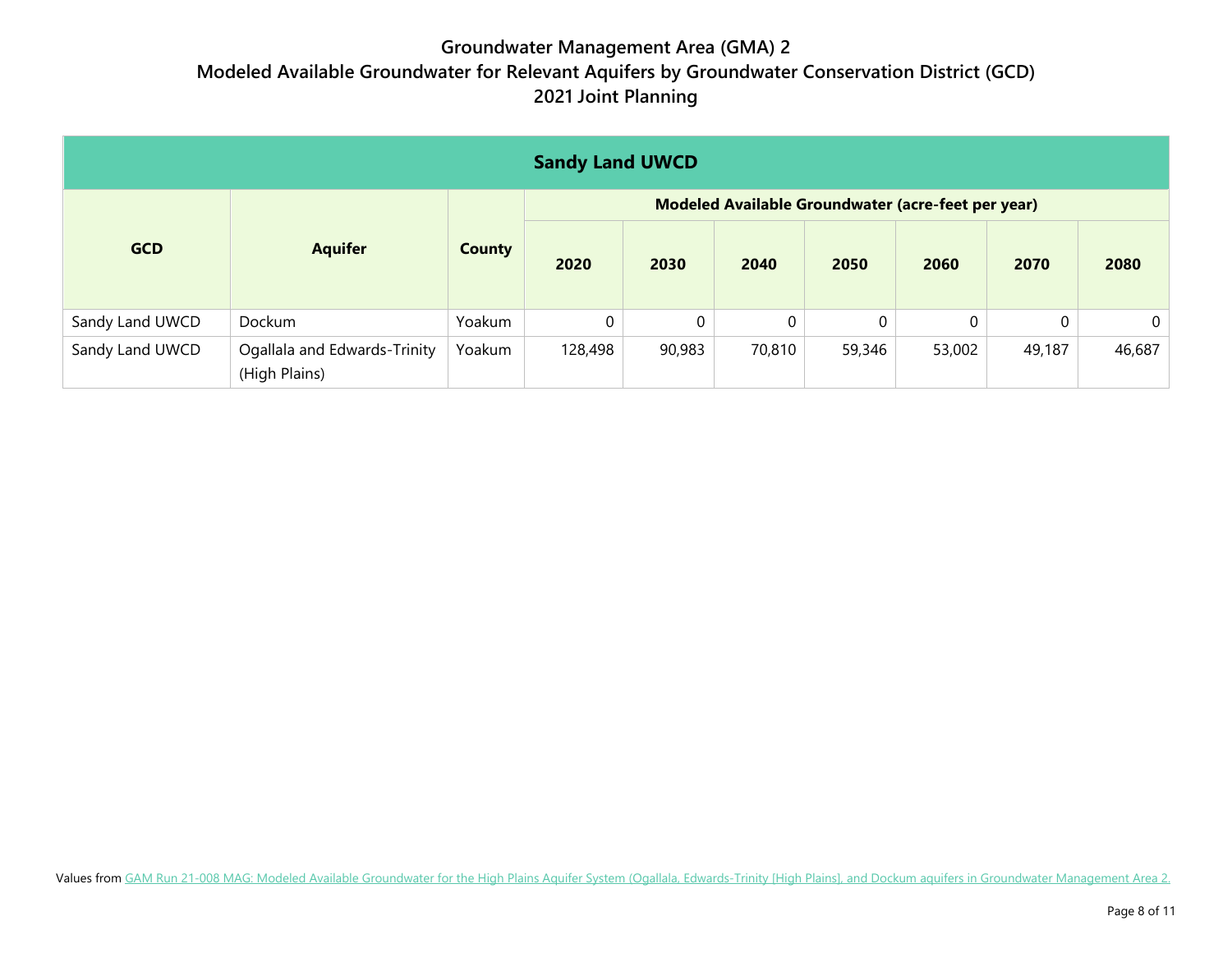| <b>South Plains UWCD</b>        |                                                           |                       |                                                           |              |              |              |              |              |             |  |
|---------------------------------|-----------------------------------------------------------|-----------------------|-----------------------------------------------------------|--------------|--------------|--------------|--------------|--------------|-------------|--|
|                                 |                                                           |                       | <b>Modeled Available Groundwater (acre-feet per year)</b> |              |              |              |              |              |             |  |
| <b>GCD</b>                      | <b>Aquifer</b>                                            | <b>County</b>         | 2020                                                      | 2030         | 2040         | 2050         | 2060         | 2070         | 2080        |  |
| South Plains UWCD               | Dockum                                                    | Hockley               | 0                                                         | $\Omega$     | $\mathbf{0}$ | $\mathbf{0}$ | $\mathbf{0}$ | $\mathbf{0}$ | 0           |  |
| South Plains UWCD               | Dockum                                                    | Terry                 | 0                                                         | $\Omega$     | 0            | $\Omega$     | 0            | $\Omega$     | $\mathbf 0$ |  |
| South Plains UWCD               | Ogallala and Edwards-<br>Trinity (High Plains)            | Hockley               | 4,157                                                     | 2,638        | 1,005        | 493          | 331          | 265          | 234         |  |
| South Plains UWCD               | Ogallala and Edwards-<br>Trinity (High Plains)            | Terry                 | 180,555                                                   | 134,878      | 108,182      | 96,190       | 89,977       | 86,343       | 84,043      |  |
| <b>South Plains UWCD Totals</b> |                                                           |                       |                                                           |              |              |              |              |              |             |  |
|                                 |                                                           | <b>Dockum Aquifer</b> | $\mathbf 0$                                               | $\mathbf{0}$ | $\mathbf 0$  | $\bf{0}$     | $\bf{0}$     | $\mathbf{0}$ | $\bf{0}$    |  |
|                                 | <b>Ogallala and Edwards-Trinity (High Plains) Aquifer</b> |                       |                                                           | 137,516      | 109,187      | 96,683       | 90,308       | 86,608       | 84,277      |  |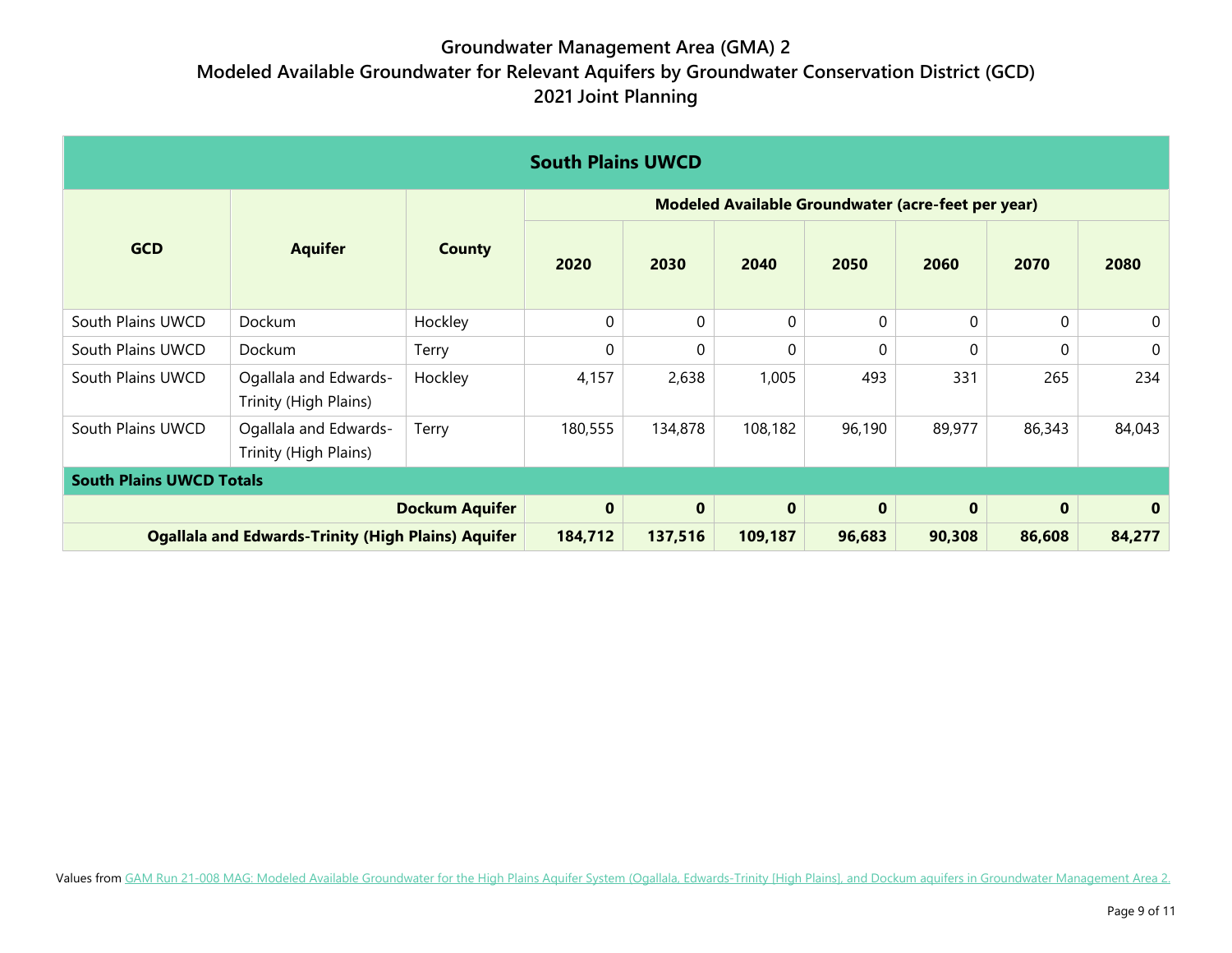| <b>No District - County</b> |                                                |                |                |                |                |                |                                                    |                |                |  |
|-----------------------------|------------------------------------------------|----------------|----------------|----------------|----------------|----------------|----------------------------------------------------|----------------|----------------|--|
|                             |                                                |                |                |                |                |                | Modeled Available Groundwater (acre-feet per year) |                |                |  |
| <b>GCD</b>                  | <b>Aquifer</b>                                 | <b>County</b>  | 2020           | 2030           | 2040           | 2050           | 2060                                               | 2070           | 2080           |  |
| No District-County          | Dockum                                         | Andrews        | 1,503          | 1,503          | 1,503          | 1,503          | 1,503                                              | 1,503          | 1,503          |  |
| No District-County          | Dockum                                         | Borden         | 1,026          | 1,026          | 1,026          | 1,026          | 1,026                                              | 1,026          | 1,026          |  |
| No District-County          | Dockum                                         | <b>Briscoe</b> | 0              | 0              | $\mathbf 0$    | $\Omega$       | $\Omega$                                           | $\Omega$       | $\mathbf 0$    |  |
| No District-County          | Dockum                                         | Castro         | 0              | 0              | $\mathbf 0$    | 0              | $\Omega$                                           | $\Omega$       | $\mathbf 0$    |  |
| No District-County          | Dockum                                         | Crosby         | 81             | 81             | 81             | 81             | 81                                                 | 81             | 81             |  |
| No District-County          | Dockum                                         | Deaf Smith     | $\overline{7}$ | $\overline{7}$ | $\overline{7}$ | $\overline{7}$ | $\overline{7}$                                     | $\overline{7}$ | $\overline{7}$ |  |
| No District-County          | Dockum                                         | Floyd          | 0              | 0              | $\Omega$       | $\Omega$       | $\Omega$                                           | $\Omega$       | $\Omega$       |  |
| No District-County          | Dockum                                         | Hockley        | 95             | 95             | 95             | 95             | 95                                                 | 95             | 95             |  |
| No District-County          | Dockum                                         | Howard         | 134            | 134            | 134            | 134            | 134                                                | 134            | 134            |  |
| No District-County          | Ogallala and Edwards-<br>Trinity (High Plains) | Andrews        | 22,379         | 19,391         | 17,897         | 16,937         | 16,260                                             | 15,764         | 15,378         |  |
| No District-County          | Ogallala and Edwards-<br>Trinity (High Plains) | Borden         | 5,448          | 4,432          | 3,893          | 3,591          | 3,393                                              | 3,227          | 3,072          |  |
| No District-County          | Ogallala and Edwards-<br>Trinity (High Plains) | <b>Briscoe</b> | 26,813         | 17,859         | 12,598         | 9,600          | 7,844                                              | 6,743          | 6,016          |  |
| No District-County          | Ogallala and Edwards-<br>Trinity (High Plains) | Castro         | 4,726          | 3,742          | 2,496          | 1,874          | 1,475                                              | 1,214          | 1,039          |  |
| No District-County          | Ogallala and Edwards-<br>Trinity (High Plains) | Crosby         | 2,529          | 2,506          | 2,276          | 1,897          | 1,685                                              | 1,562          | 1,479          |  |
| No District-County          | Ogallala and Edwards-<br>Trinity (High Plains) | Deaf Smith     | 20,853         | 18,024         | 15,387         | 13,553         | 12,267                                             | 11,301         | 10,556         |  |

Values fro[m GAM Run 21-008 MAG: Modeled Available Groundwater for the High Plains Aquifer System \(Ogallala, Edwards-Trinity \[High Plains\], and Dockum aquifers in Groundwater Management Area 2.](http://www.twdb.texas.gov/groundwater/docs/GAMruns/GR21-008_MAG.pdf)